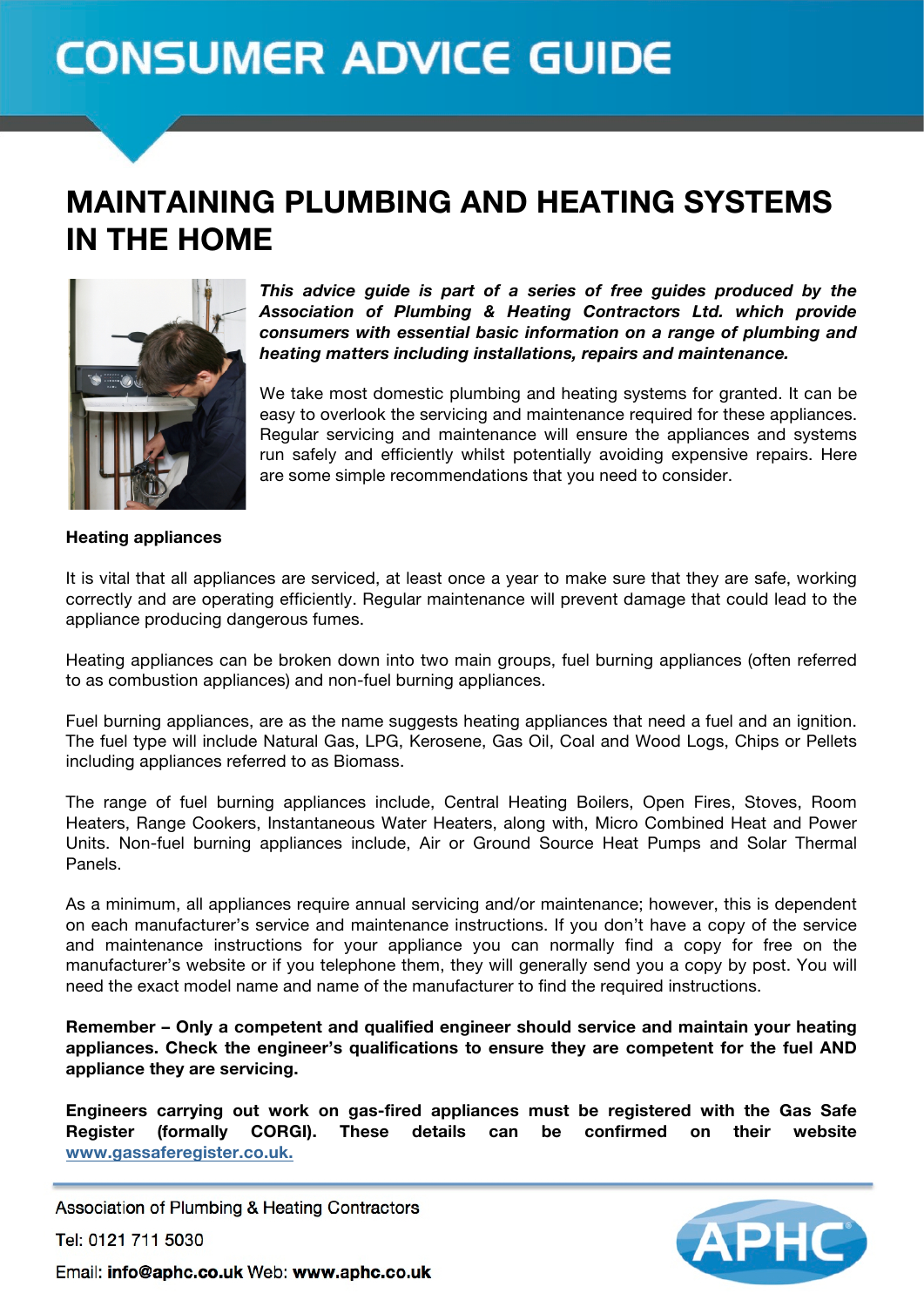The Guild of Master Chimney Sweeps recommends that all non-gas appliances with a conventional flue be swept regularly to stop any problems or blockages occurring.

Recommended sweeping frequencies include:

- Smokeless coals At least once a year
- Wood Up to four times a year
- Bitumous coal Twice a year
- Oil burning Once a year

#### **Smoke alarms and carbon monoxide alarms**

Annual servicing of the heating appliance is also a good reminder to change batteries in smoke alarms and carbon monoxide alarms.

Some alarms will give off a loud beep, when the batteries run low, but you should not rely on this, always test your alarms once a month and change the batteries every year, even if the batteries are still working – recycle them and use them in a toy or piece of entertainment equipment.

#### **Air source heat pumps**

If you have an air source heat pump you are likely to be advised that a yearly visual inspection should be carried out to check that the air inlet grill and evaporator are free of leaves or other debris. Any plants that have started to grow near the heat pump unit will also need to be removed.

#### **Ground source heat pumps**

The Ground Source Heat Pump Association advises that there is no need for safety checks for ground source heat pumps and that routine maintenance requirements are very low. However, you should always follow the manufacturer's servicing and maintenance instructions.

#### **Solar thermal hot water systems**

Maintenance costs for solar water heating systems are generally very low. However, it is important to check that no leaks develop in the system. This can be done visually, or often there will be a strong smell of anti-freeze. Another indicator of a problem is a lack of hot water or hot pipes coming from the solar panel. If this happens, it is important to get in touch with the installation company or a qualified installer straight away.

The system manufacturer will recommend the duration of servicing, however, as a guide, annual checks should be completed by a competent installer and every 3-4 years it will be necessary to top up or re-fill the system anti-freeze to make sure the system is still operating safely and at its maximum efficiency.

#### **Unvented hot water cylinders**

Unvented hot water cylinders provide efficient hot water to larger properties. It is important that the cylinder is checked at least annually to make sure that the water inside the cylinder can expand as it is heated and the valves operate correctly.

Association of Plumbing & Heating Contractors Tel: 0121 711 5030 Email: info@aphc.co.uk Web: www.aphc.co.uk